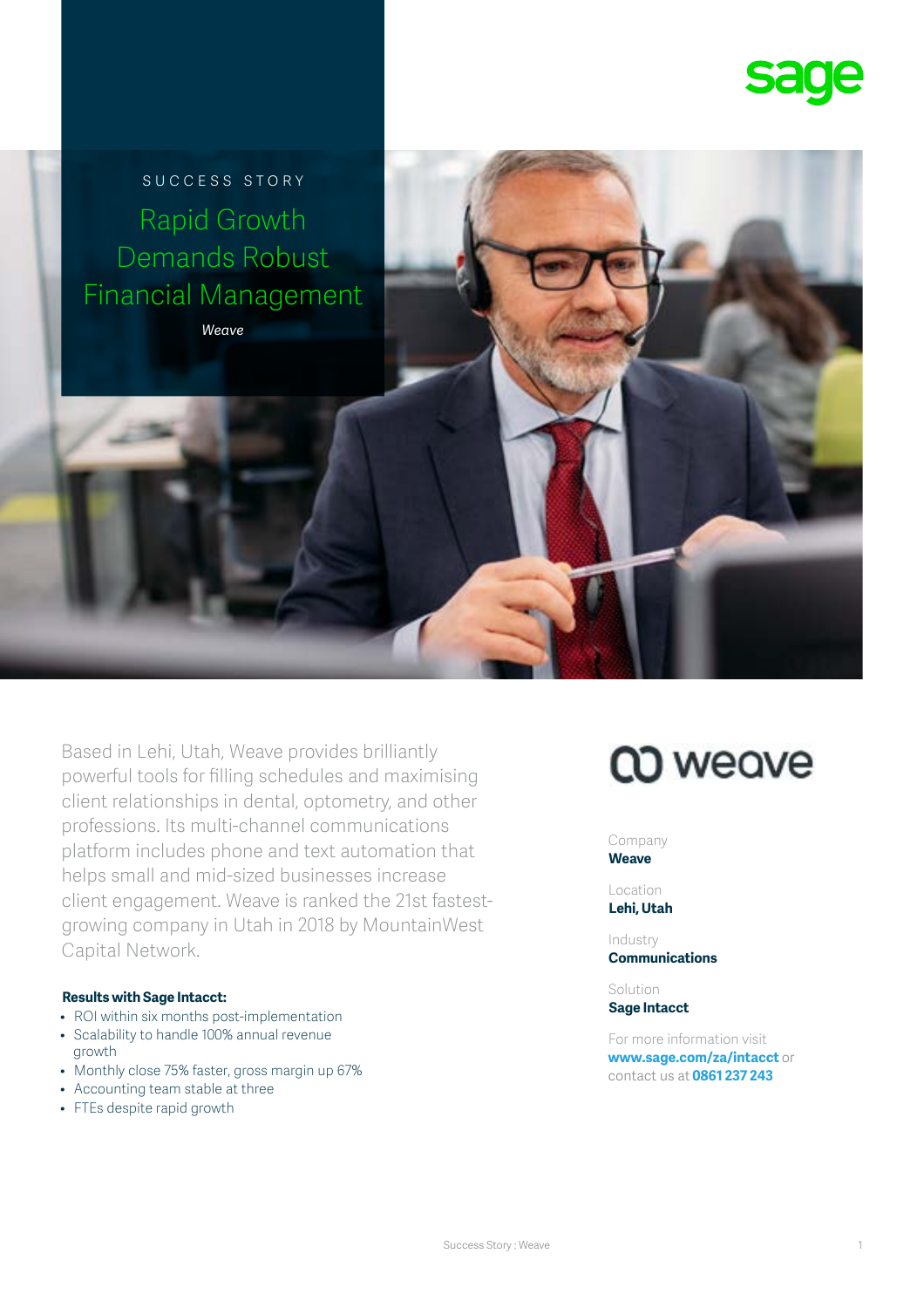

### **Challenges**

### **Rapid Growth Demands Robust Financial Management**

Launched in 2014, Weave delivers a multi-channel communications platform that helps dental, optometry, and other businesses efficiently engage with clients, streamline scheduling, and improve engagement and loyalty. Named as one of Utah's fastest-growing companies for four straight years, Weave by late 2015 had expanded its customer base to over 2,000 – with plenty more growth in the pipeline. That remarkable success was pushing the limits of a previous software application that Weave had installed upon its launch.

"I saw our growth trajectory and growth potential and knew we needed capabilities far beyond what we had with our previous accounting system," said Director of Finance Joel Meriwether, who joined Weave in early 2015. "We were doing a ton of manual work around rev rec, deferred revenue, billing, and reporting. There was no way we could scale on our previous accounting system." In one example, it took Meriwether's team 3½ months for due diligence reporting for a Series B funding round that closed in October 2015. That painful exercise underscored the need to upgrade to a more robust and sophisticated financial management platform.

Meriwether had used Sage Intacct as a director of finance at a previous software company, at which Sage Intacct was implemented to replace a problematic financial system. "The previous financial system ended up being a terrible experience especially around rev rec… a lot of things we were promised just were not the case once we were up and running," Meriwether said. "Once we moved to Sage Intacct, we were very pleased with how the system worked and its functionality." Meriwether's past experience made Weave's choice of Sage Intacct an easy one when it came time to move up from their previous accounting system.

"I saw our growth trajectory and growth potential and knew we needed capabilities far beyond what we had with our previous accounting system."

Joel Meriwether, Director of Finance, Weave

# **sage**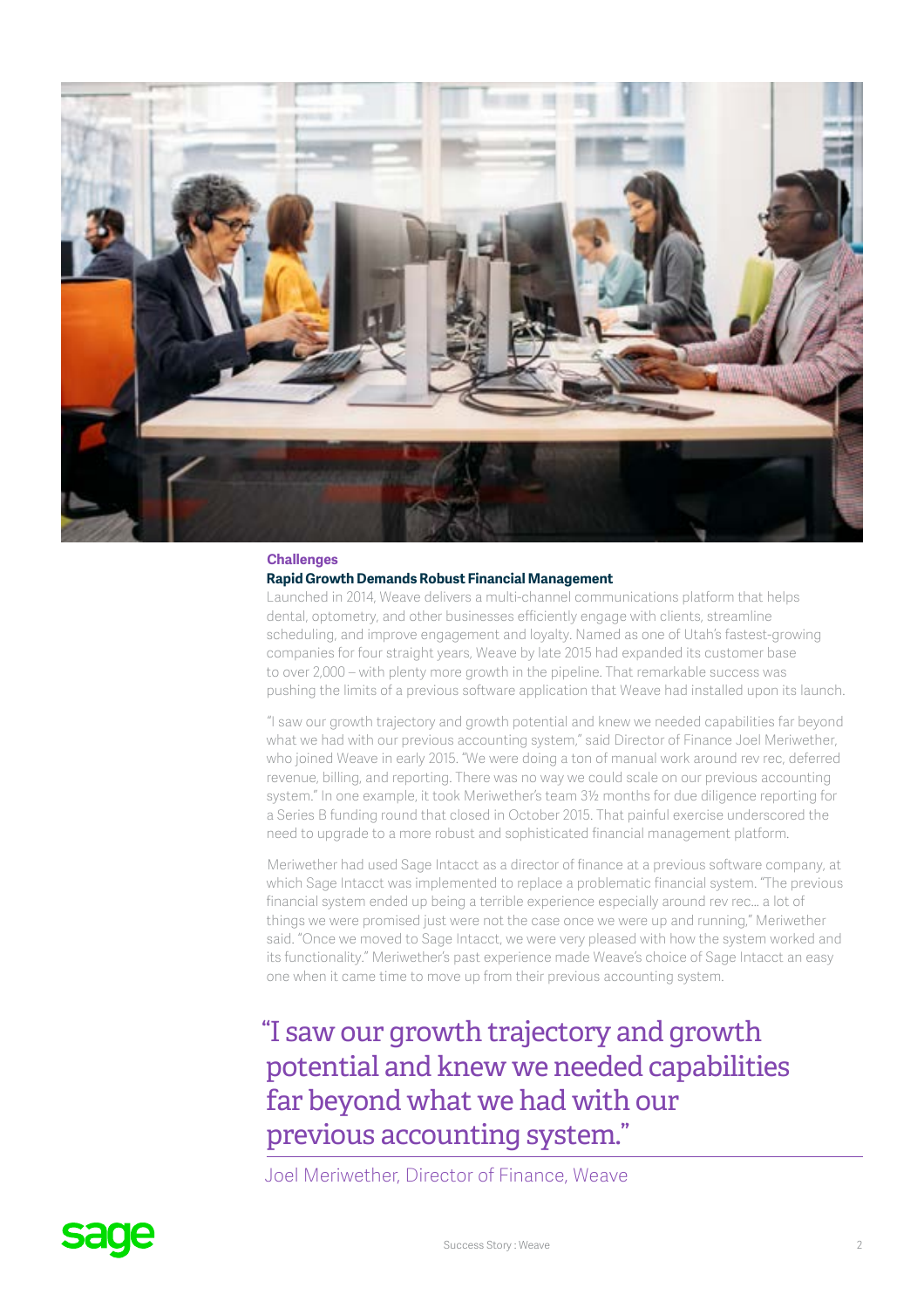

### **Solutions**

#### **ROI in Six Months and Massive Time Savings**

Weave's decision has paid off in a big way. The company began netting return on investment (ROI) from Sage Intacct within just six months. In nearly two years on Sage Intacct, Weave has scaled its customer base from 2,000 to 6,800, and continues adding 400 to 500 customers a month. Revenue is growing at roughly 100% a year, while the workforce has surged from 78 to 283. Meanwhile, Weave is rolling out a new industryagnostic version of its communication platform for small and mid-sized business.

Despite that tremendous growth, Weave has maintained a lean three-person accounting and finance team while capitalising on Sage Intacct automation for subscription billing, revenue recognition, accounts payable and receivable, and deferred revenue management. "We've seen significant time savings in every process since adopting Sage Intacct," Meriwether said. "We would have needed to add 10 new people to handle processes that are automated in Sage Intacct. To keep doing things the old way would have been a staff-killer."

## "We would have needed to add 10 new people to handle processes that are automated in Sage Intacct. To keep doing things the old way would have been a staff-killer."

### Joel Meriwether, Director of Finance, Weave

The breakthrough efficiencies have enabled Weave to cut its monthly close time by 75%, from 20 days to just five. It's also accelerated quote-to-cash 100%, with further improvements in the pipeline once Weave integrates Sage Intacct with its Salesforce CRM solution and automates what's now a manual step of turning quotes into recurring billing schedules. Meanwhile, Weave needed just three weeks of due diligence reporting for a round of Series C funding in 2018 – much less than the 3½ months a similar exercise took before the company deployed Sage Intacct. It's also gained much stronger controls and segregation of duties important for venture capital funding and rigorous financial management.

# **sage**